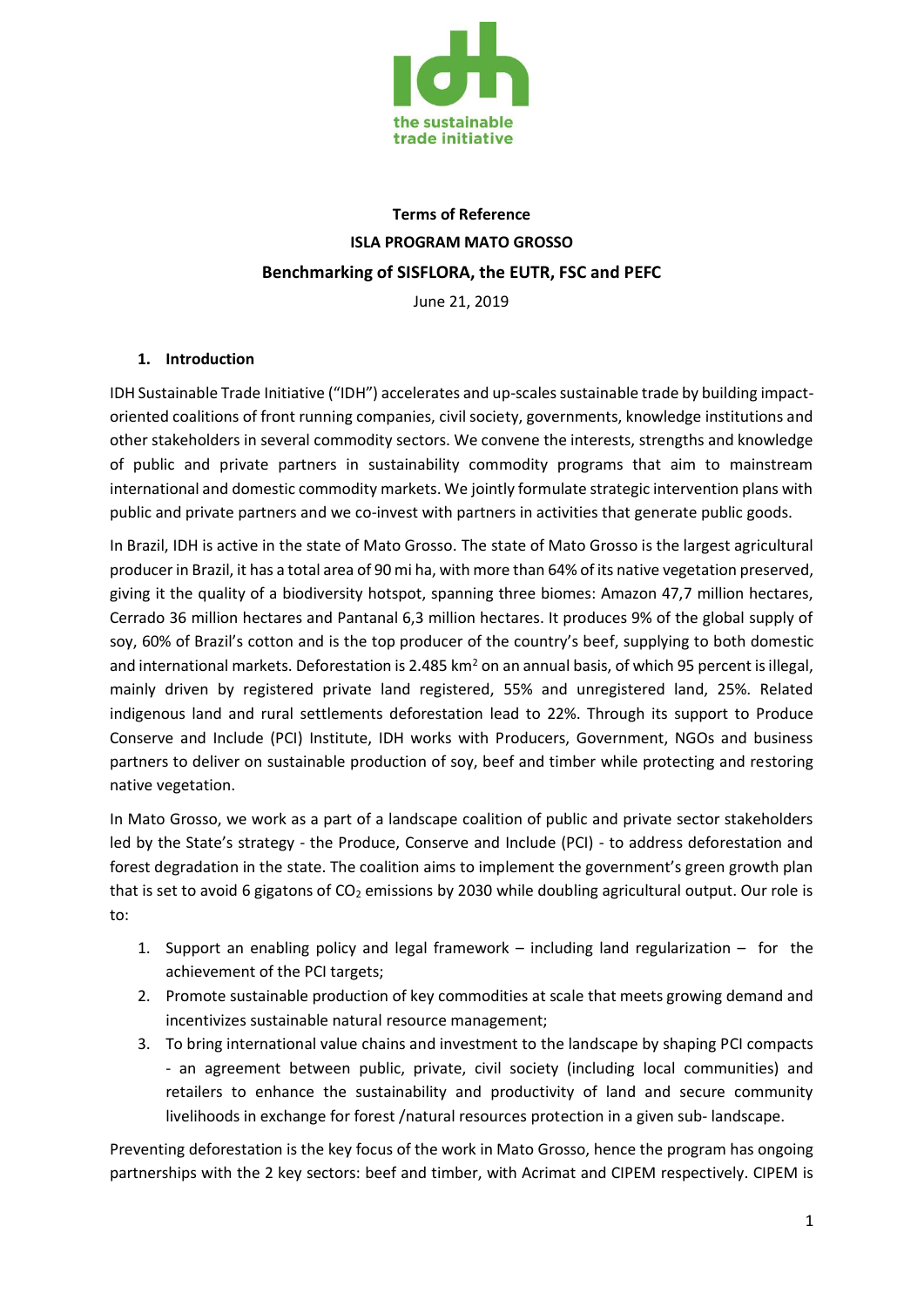

the Mato Grosso State Timber Production and Exportation Industries Center and represents the native timber industry in the state.

CIPEM has the main objective to promote and bring value to the Mato Grosso Timber Sector, strengthening the impact and results that the sector already reached on timber production and management, and building key coalitions to improve sustainability criteria and monitor, and innovate in market approach.

IDH and CIPEM are members of the Produce, Conserve and Include Strategy (PCI), the long-term sustainable development plan of the state of Mato Grosso. The PCI Strategy has, in its Production pillar, targets related to the sustainable management of forests, which comprises the increase of sustainable managed forests from 2,8Mha to 6,0Mha until 2030. CIPEM represents the interests of the private sector related to this target.

Considering the above, and an basis of this Terms of Reference, IDH aims to select a party that conduct a **benchmarking study of the Sisflora<sup>1</sup> Standard, comparing the Sisflora standard to the PEFC Brazil (CERFLOR), the FSC Certification and the EUTR Protocol:** In order to promote the connection between the timber produced under sustainable and responsible practices in Mato Grosso State and the European market.

As background: the scope for the assignment under this Terms of Reference (the benchmarking study of the Sisflora Standard) corresponds to the first step of the following step-wise approach that will be developed with the timber chain in Mato Grosso:

**Step 1** – Benchmarking and market research between the Sisflora-MT and the European timber market to recommend a new model for forest management and traceability

**Step 2** – Validation with key-players within Mato Grosso and in Europe through workshops and individual meetings

**Step 3** – Field Pilot and third-party verification

l

**Step 4** – Development of a good-practices guide for sustainable timber in Mato Grosso

**Step 5** – Marketing and communication of the new management and traceability model developed for the timber chain in Mato Grosso

IDH reserves the right to update, change, extend, postpone, withdraw or suspend the Terms of Reference, this tender, or any decision with regard to the selection or contract award. IDH is not obliged in this tender procedure to make a contract award decision or to conclude a contract with a participant. IDH reserves the right to suspend or annul the Tender Procedure at any moment in time.

<sup>1</sup> SISFLORA (System of Commercialization and Transportation of Forest Products), integrated with the CCSEMA (System of Registration of Consumers of Forest Products), is a system whose objective is to assist and control the commercialization and transportation of forest products in the Mato Grosso State.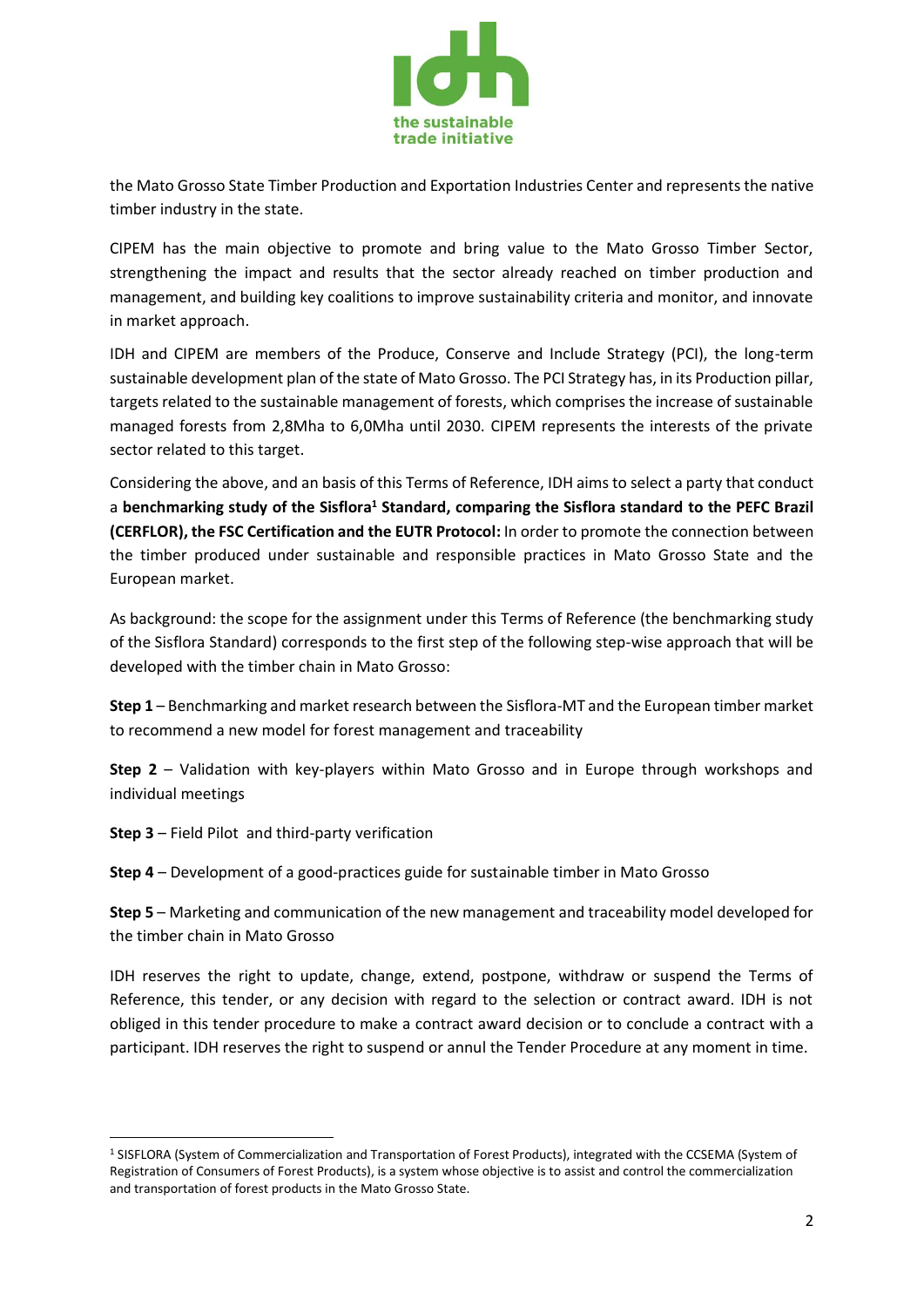

Participants cannot claim compensation from IDH, any affiliated persons or entities, in any way, in case any of the afore-mentioned situations occur.

By handing in a proposal, participants accept all terms and reservations made in these Terms of Reference, and subsequent information and documentation in this tender procedure.

# **2. Objectives**

The overall objective of this assignment is to produce a benchmarking study comparing the local protocols for timber exploration with the standards and certification schemes that are recognized by the European Market. To produce this benchmark, it is important to have a good understanding of the minimum and desirable requirements from European buyers to develop a local forest management and traceability model for timber producers in Mato Grosso.

The specific objectives of this project/study are to compare the Sisflora-MT Standard with:

- The PEFC Brazil (CERFLOR)
- The FSC Certification
- The EUTR Protocol

#### **3. Deliverables**

The deliverables of this assignment will be:

| <b>Deliverables</b> |                             |                                                                         | <b>Deadline (days after</b> |
|---------------------|-----------------------------|-------------------------------------------------------------------------|-----------------------------|
|                     |                             |                                                                         | the contract is signed)     |
| 1.                  |                             | Detailed project planning and Kick-off workshop with IDH, CIPEM and its |                             |
|                     |                             | partners in Cuiabá-MT having as the minimum content:                    |                             |
|                     | a.                          | Project planning                                                        | 7 days                      |
|                     | b.                          | Identification of the European key-players in the timber                |                             |
|                     |                             | market and local players in Mato Grosso that will participate           | 15 days                     |
|                     |                             | on the interviews and draft questions that will be used with            |                             |
|                     |                             | each one                                                                |                             |
|                     | $\mathsf{C}$ .              | Explanation on the 4 standards that will be analysed (Sisflora,         |                             |
|                     |                             | PEFC Brazil, FSC, EUTR) including its use by the timber market          | 15 days                     |
|                     |                             | (national and international)                                            |                             |
| 2.                  | Interviews with key-players |                                                                         |                             |
|                     | a.                          | Interviews with key-players from European timber market to              |                             |
|                     |                             | track the minimum and desirable requirements for timber                 | 45 days                     |
|                     |                             | production in Brazil                                                    |                             |
|                     | b.                          | Interviews with key-players from Mato Grosso timber industry            |                             |
|                     |                             | (producers, public policy formulators, market/industry) to              | 75 days                     |
|                     |                             | map the possible management and traceability mechanisms in              |                             |
|                     |                             | place and what can be improved                                          |                             |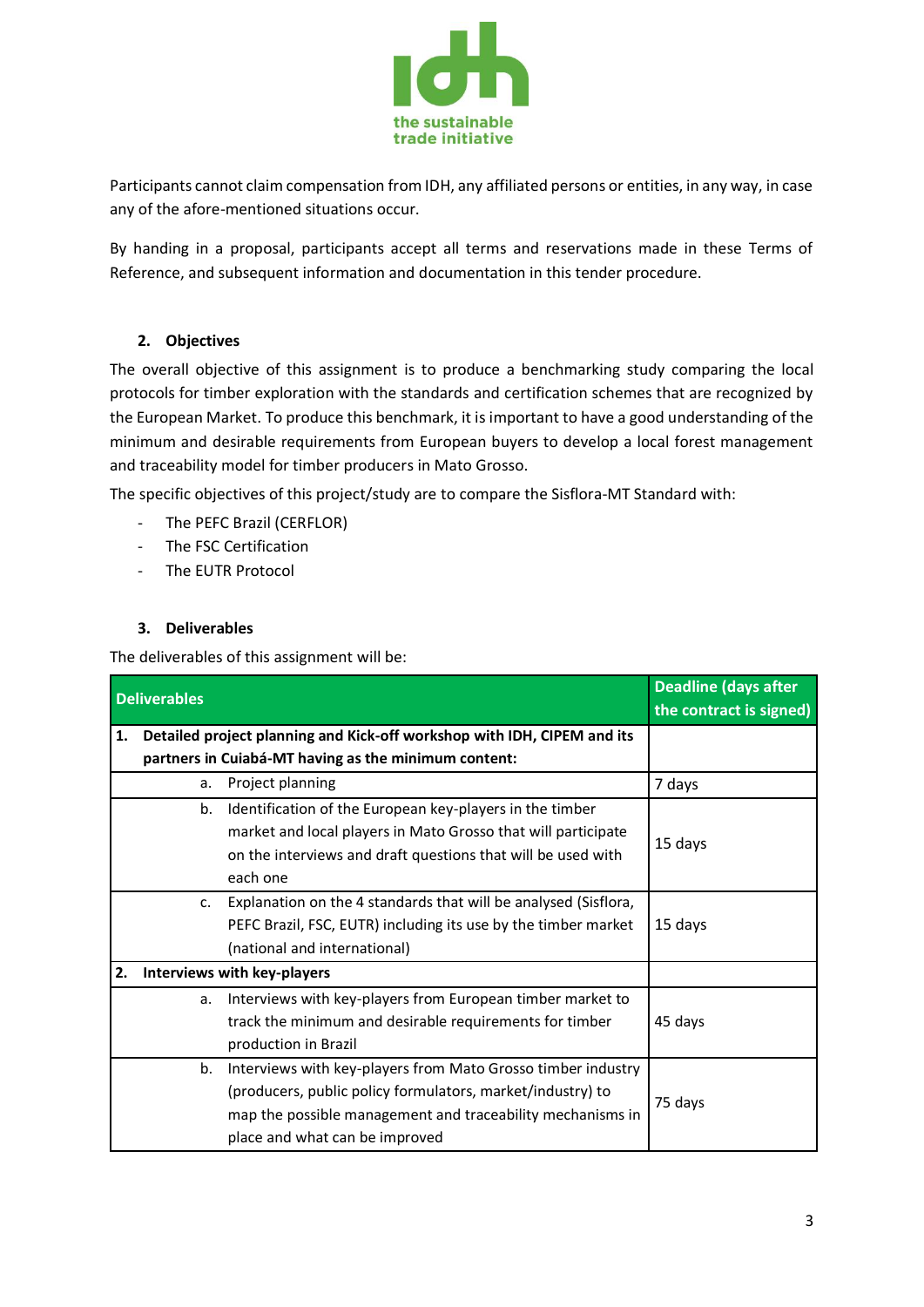

|    | $C_{\star}$                                                 | Draft report with the result from interviews and                             |          |  |
|----|-------------------------------------------------------------|------------------------------------------------------------------------------|----------|--|
|    |                                                             | recommendations to harmonize the demand from European                        | 90 days  |  |
|    |                                                             | market and the reality from local producers                                  |          |  |
| 3. |                                                             | <b>Comparison of the Sisflora Standard to PEFC Brazil (CEFLOR)</b>           |          |  |
|    | a.                                                          | Gap analysis to the identification all the similarities and                  |          |  |
|    |                                                             | differences between both protocols                                           | 110 days |  |
|    | $h_{-}$                                                     | Critical assessment to indicate which one is more efficient in               | 110 days |  |
|    |                                                             | address its purposes                                                         |          |  |
| 4. | <b>Comparison of the Sisflora Standard to FSC</b>           |                                                                              |          |  |
|    | a.                                                          | Gap analysis to the identification all the similarities and                  | 110 days |  |
|    |                                                             | differences between both protocols                                           |          |  |
|    | b.                                                          | Indication of the correspondence between both standards (i.e.                |          |  |
|    |                                                             | assuming 100% compliance with Sisflora Standard, how far is                  | 110 days |  |
|    |                                                             | the producer to reach the FSC Standard)                                      |          |  |
| 5. | <b>Comparison of the Sisflora Standard to EUTR Protocol</b> |                                                                              |          |  |
|    | a.                                                          | Gap analysis to the identification all the similarities and                  | 110 days |  |
|    |                                                             | differences between both protocols                                           |          |  |
|    | b.                                                          | Indication of the correspondence between both standards (i.e.                |          |  |
|    |                                                             | assuming 100% compliance with Sisflora Standard, how far is                  | 110 days |  |
|    |                                                             | the producer to reach the EUTR Protocol and what are the                     |          |  |
|    |                                                             | assurance requirements)                                                      |          |  |
|    | c.                                                          | Recommendations of the necessary adjustments in the                          | 110 days |  |
|    |                                                             | Sisflora Standard to meet all the EUTR Protocol requirements                 |          |  |
| 6. |                                                             | Final report with recommended forest management and traceability<br>120 days |          |  |
|    | model for the sustainable timber production in Mato Grosso  |                                                                              |          |  |

# **4. Proposal guidelines, procedure and timeline**

The proposal must include the following:

- a. A succinct, well-documented approach on the execution of the services, with minimum 10 and maximum 15 total pages considering the complete proposal size, using font Arial size 11.
- b. A short description of the approach/methodology to be adopted for each one of the 6 deliverables described in item 3 above.
- c. Budget with a break-down of man days/rate per consultant and per deliverable. The budget should be inclusive of VAT and other taxes in case these are applicable to this assignment.
- d. Clear description of the project team, relevant experience of team members and time allocation per team member
- e. Statement of experience (maximum 2-pages) from the organization and from the team members, demonstrating the knowledge and involvement in projects and initiatives aligned with the scope of this ToR.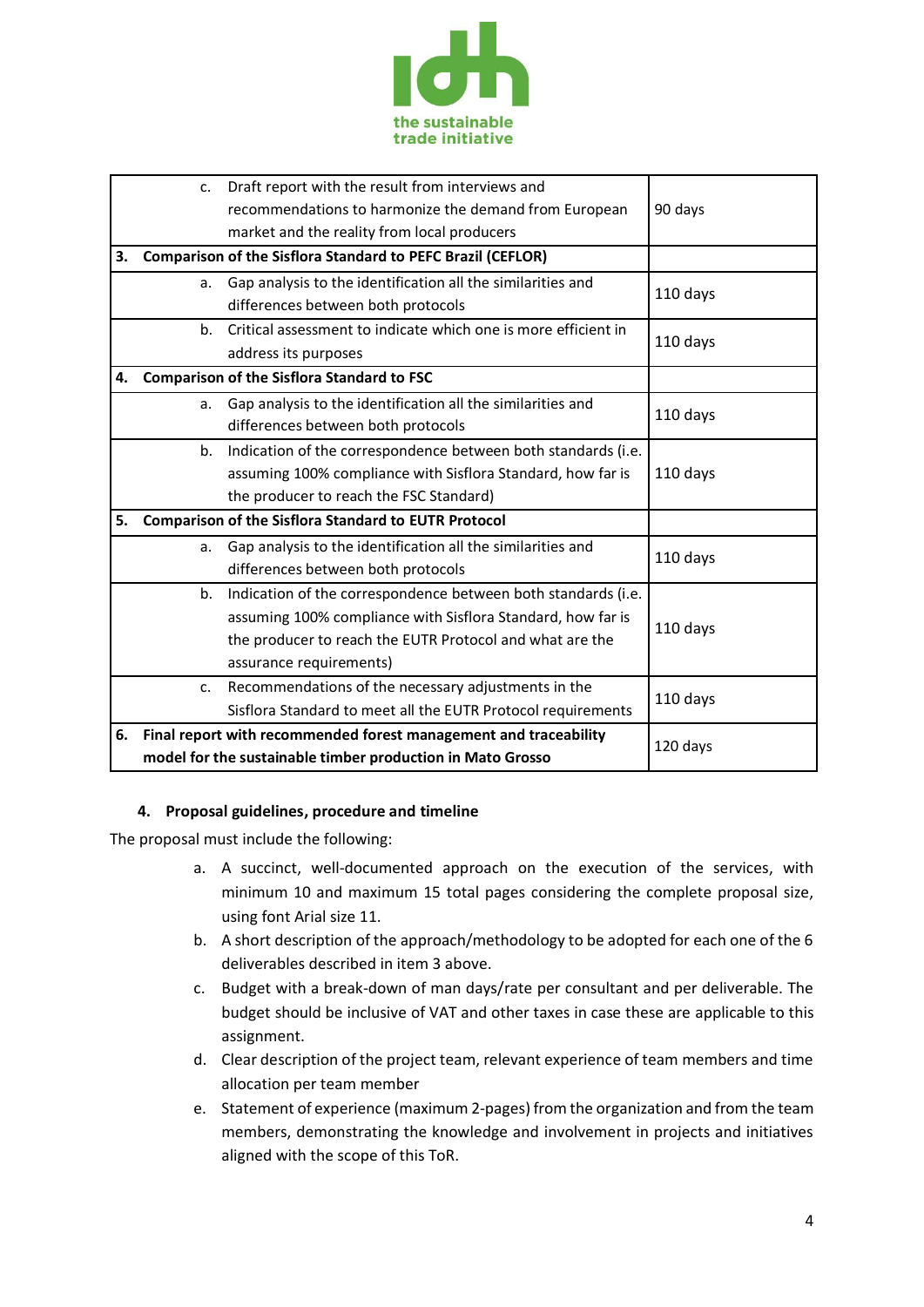

- f. Mini-CV (1-page each) of the team members that will directly participate in the assignment and at least 3 references per team member.
- g. Written confirmation on Grounds for exclusion as described in chapter 5 Selection criteria & procedure
- h. Demonstrate compliance to minimum requirements as described in chapter  $5 -$ Selection criteria & procedure

#### **Procedure**

The procedure will be as follows:

- Submitting of proposals by consultant before the deadline via email to [paranhos@idhtrade.org](mailto:paranhos@idhtrade.org)
- Review of proposals and testing of compliance to the minimum requirements by the evaluation committee
- Review of the proposals based on the selection criteria by the evaluation committee
- Decision on selection of consultant
- Inception meeting with the selected consultancy company on July, 21<sup>st</sup>, 2019.

| Tender process                              | Timeline                   |
|---------------------------------------------|----------------------------|
| Terms of Reference published                | June 21st 2019             |
| Deadline for submission of proposals*       | July 1st 2019, 17:00 (BRT) |
| Selection of consultancy                    | July 8 <sup>th</sup> 2019  |
| Awarding of contract to selected consultant | July 15 <sup>th</sup> 2019 |

\* Proposals submitted after the deadline will be returned and will not be considered in the tender procedure.

IDH will reject offers if any illegal or corrupt practices have taken place in connection with the award or the tender procedure.

#### **5. Selection criteria**

# Grounds for exclusion

- 1. Participants shall be excluded from participation in a procurement procedure if:
	- a) they are bankrupt or being wound up, are having their affairs administered by the courts, have entered into an arrangement with creditors, have suspended business activities, are subject of proceedings concerning those matters, or are in any analogous situation arising from a similar procedure provided for in national legislation or regulations;
	- b) they or persons having powers of representation, decision-making or control over them have been convicted of an offence concerning their professional conduct by a judgment which has the force of res judicata;
	- c) they have been guilty of grave professional misconduct proven by any means which the IDH can justify;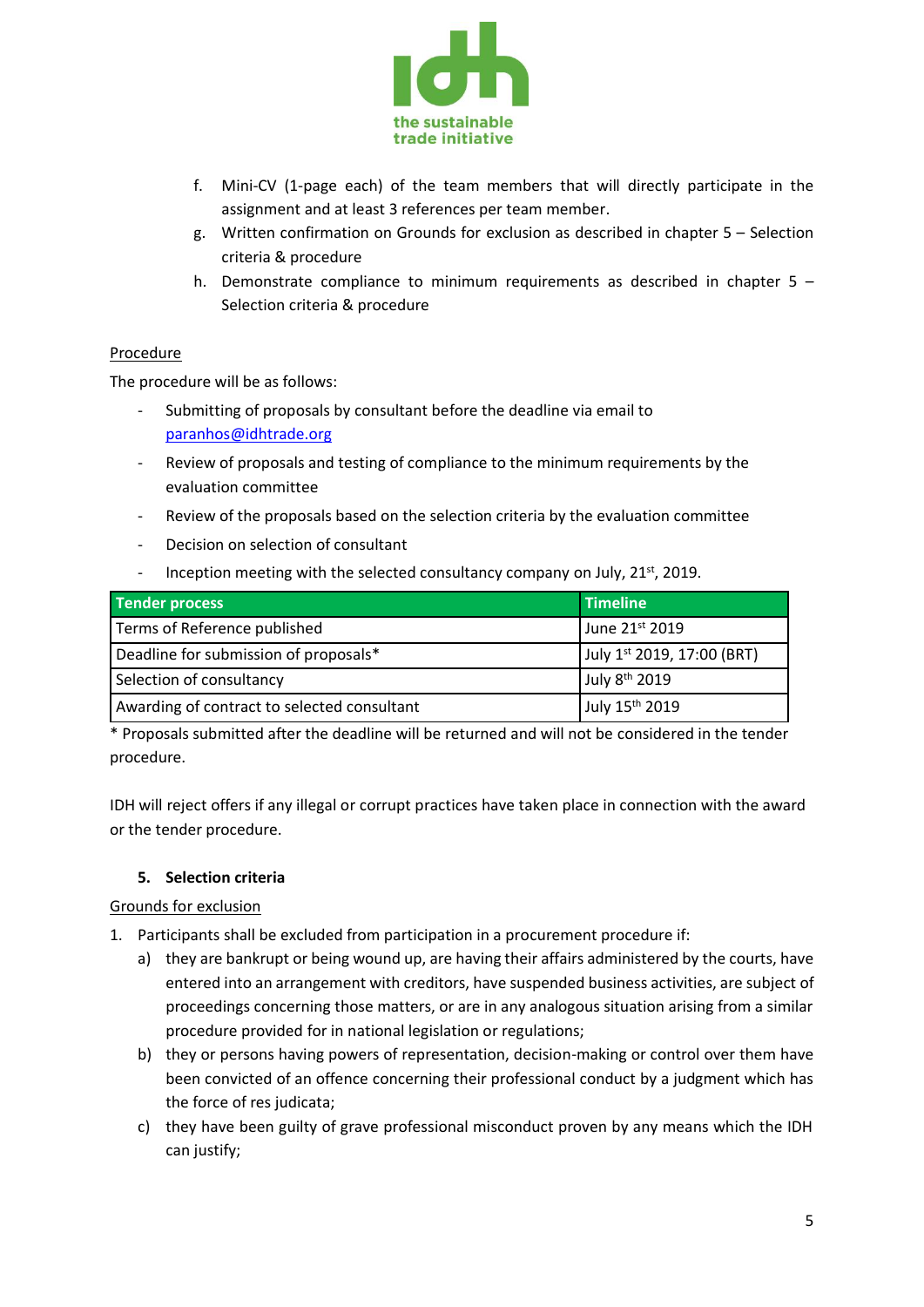

- d) they have not fulfilled obligations relating to the payment of social security contributions or the payment of taxes in accordance with the legal provisions of the country in which they are established, or with those of the Netherlands or those of the country where the contract is to be performed;
- e) they or persons having powers of representation, decision making of control over them have been the subject of a judgment which has the force of res judicata for fraud, corruption, involvement in a criminal organization, money laundering or any other illegal activity, where such illegal activity is detrimental to the MFA's financial interests.

Consultants must confirm in writing that they are not in one of the situations as listed above.

2. Participants shall not make use of child labor or forced labor and/or practice discrimination and they shall respect the right to freedom of association and the right to organize and engage in collective bargaining, in accordance with the core conventions of the International Labor Organization (ILO).

Consultants must confirm their agreement to the above.

#### Minimum requirements

The members of the proposed team must have and demonstrate the following experience / knowledge:

- Proven experience with the timber sector in Mato Grosso State
- Proven experience with the timber sectors standards and certification schemes that will be object of this ToR (Sisflora Standard, to the PEFC Brazil (CERFLOR), to the FSC Certification and the EUTR Protocol)
- Proven experience and good connections in the European timber market
- Proven experience with responsible value chains
- Field experience with the implementation of timber sustainable management models

The members of the proposed team must have and demonstrate the following skills:

- Good analytical skills
- Education: Master's degree in forest engineering, environmental science, or related discipline.
- Languages: Fluency in Portuguese and English

#### Selection criteria

The proposal will be assessed based on the following selection criteria:

| Component | Criteria                                                                                                            | Max.<br>Grading |
|-----------|---------------------------------------------------------------------------------------------------------------------|-----------------|
| Proposal  | The extent to which the proposal meets the required quality of<br>services, based on the requirements in Chapter 5; |                 |
|           | Quality of the proposed methodology                                                                                 |                 |